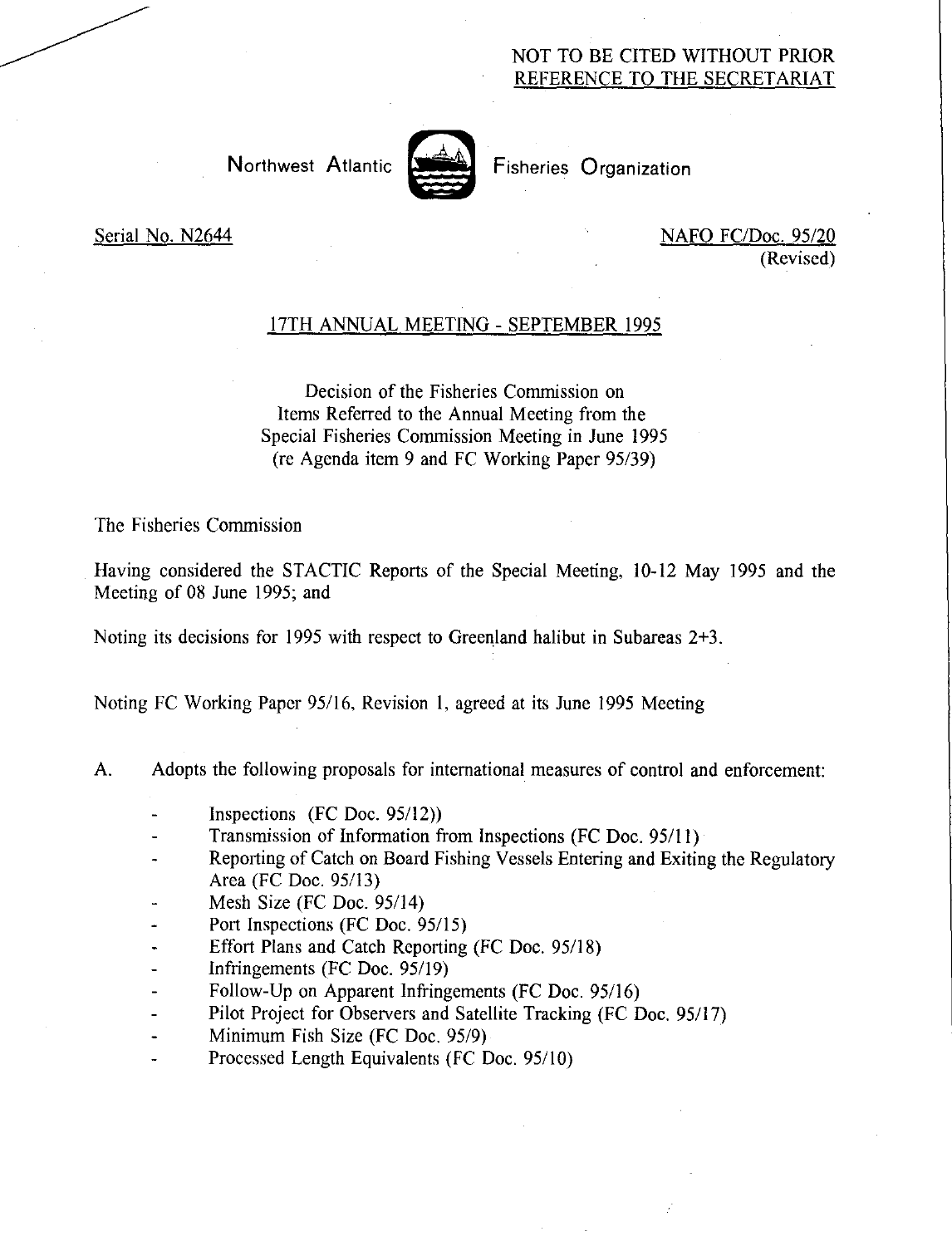B. Adopts the following proposal for the total allowable catch (TAC) and quotas (metric tons) for Greenland halibut for 1996, taking into account the advice of the NAFO Scientific Council

| 1.                    | Bulgaria                              |       |              |
|-----------------------|---------------------------------------|-------|--------------|
| 2.                    | Canada                                |       | 3000         |
| 3.                    | Cuba                                  |       |              |
| 4.                    | Denmark (Faroe Islands and Greenland) |       |              |
| 5.                    | European Union                        |       | 11070        |
| 6.                    | Iceland                               |       |              |
| 7.                    | Japan                                 |       | 2050         |
| 8.                    | Korea                                 |       |              |
| 9.                    | Norway                                |       |              |
| 10.                   | Poland                                |       |              |
| 11.                   | Estonia                               |       |              |
| 12.                   | Latvia                                |       |              |
| 13.                   | Lithuania                             |       |              |
| 14.                   | Russia                                |       | 2550         |
| 15.                   | Others                                |       | 1330*        |
| Total Allowable Catch |                                       | 3LMNO | 20000 tonnes |

\* of which no more than 40% (532 t) may be fished before 1 May 1996 and no more than 80% (1064 t) may be fished before 1 October 1996.

- C. agrees to come back to the question of an increase of the inspection presence (STACTIC Working Paper 95/14, revision 4) at the September 1997 Annual NAFO Meeting.
- D. adopts a minimum fish size for Greenland halibut of 30cm, taking into account the advice of the NAFO Scientific Council.
- E. agrees to consider for adoption at the earliest occasion:
	- any further measures to protect juvenile fish of regulated species, e.g. area/seasonal closures, taking into account the advice of the NAFO Scientific Council (Fisheries Commission's request for scientific advice-FC Working Paper 95/27); and
	- any special rules for fish products, as well as additional enforcement measures (STACTIC Working Paper 95/16, Revision 5), taking into account the advice of STACTIC.

 $\mathbf{I}$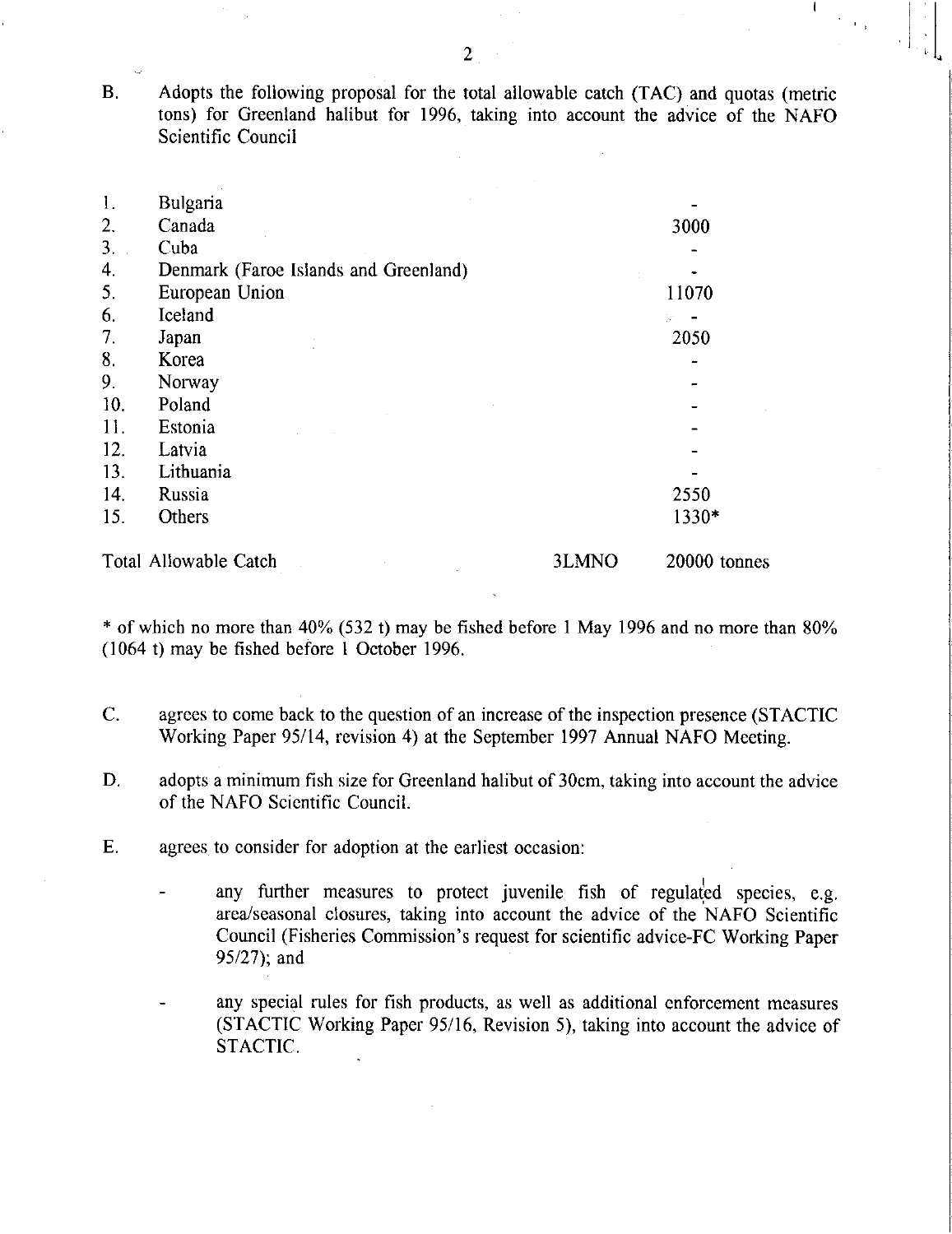decides to convene a STACTIC working group sufficiently in advance of the implementation of the Pilot Project with a view to examine the different satellite systems and their compatibility.

G. decides to convene a Workshop for scientists and fishery managers in connection with the September 1996 Annual NAFO Meeting with a view to address the question of the applicability of discard rules/retention rules in the NRA in accordance with the attached terms of reference (FC Working Paper 95/37).

 $F_{\cdot}$ 

 $\bar{\mathcal{L}}$ 

 $\bar{A}$